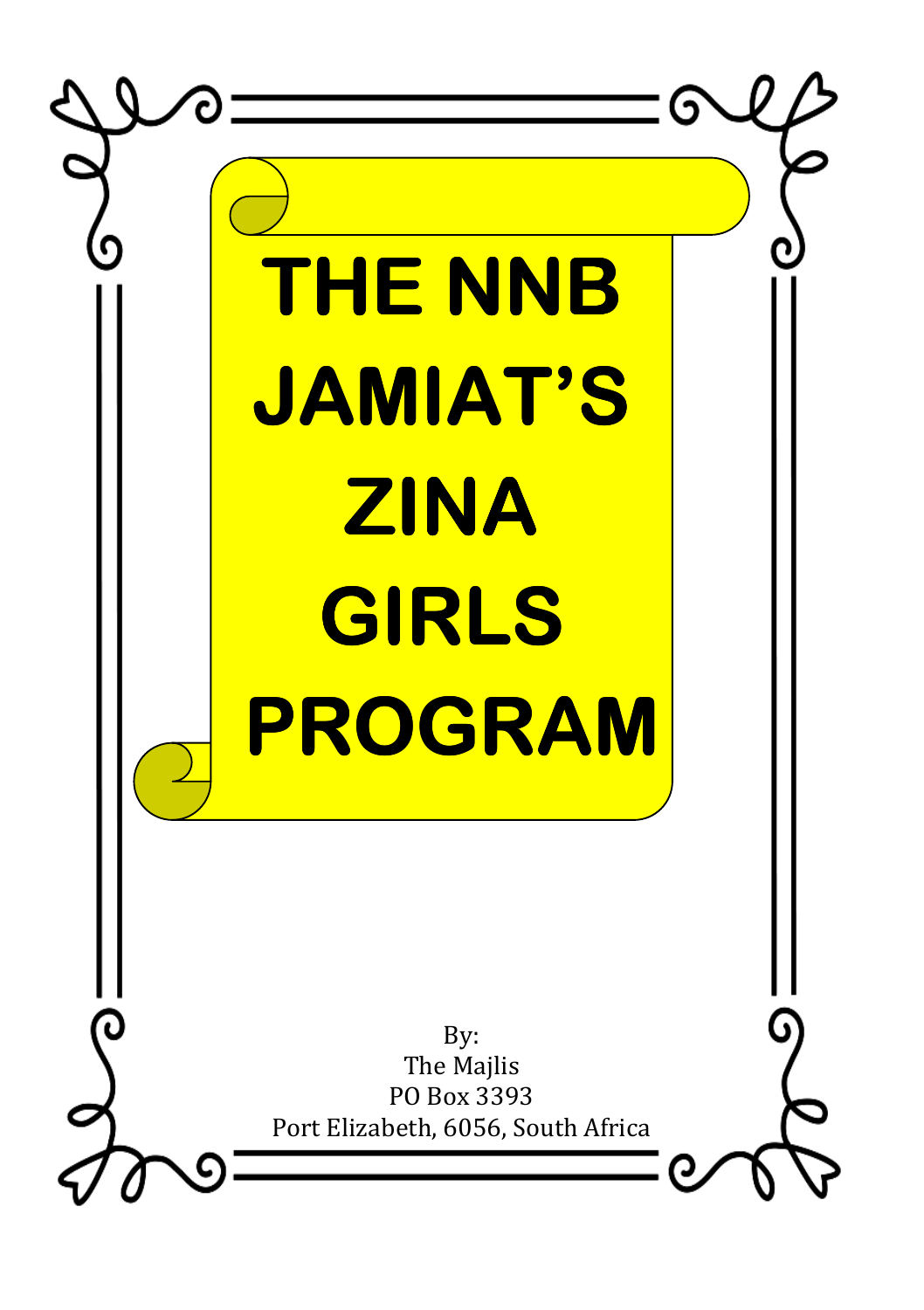# **THE GROUNDWORK FOR ZINA**

## *"Do not approach even near to zina." (Qur'aan)*

Rasulullah (Sallallahu alayhi wasallam) said:

 *"I have not left after me any fitnah which is more harmful for men than women."* 

 *"Women are habaailush shaitaan (the traps of shaitaan)."* 

On the occasion of his expulsion from the Heaven, shaitaan supplicated to Allah Ta'ala for snares and traps with which he could achieve his objectives on earth. Allah Ta'ala, accepting shaitaan's supplication, said:

*"Your traps are women."*

Rasulullah (Sallallahu alayhi wasallam) said:

 *"Youth is a branch of insanity, and women are the traps of shaitaan."* 

 *"The root of sin is the love of the world. Liquor is the key of every evil, and women are the traps of shaitaan."*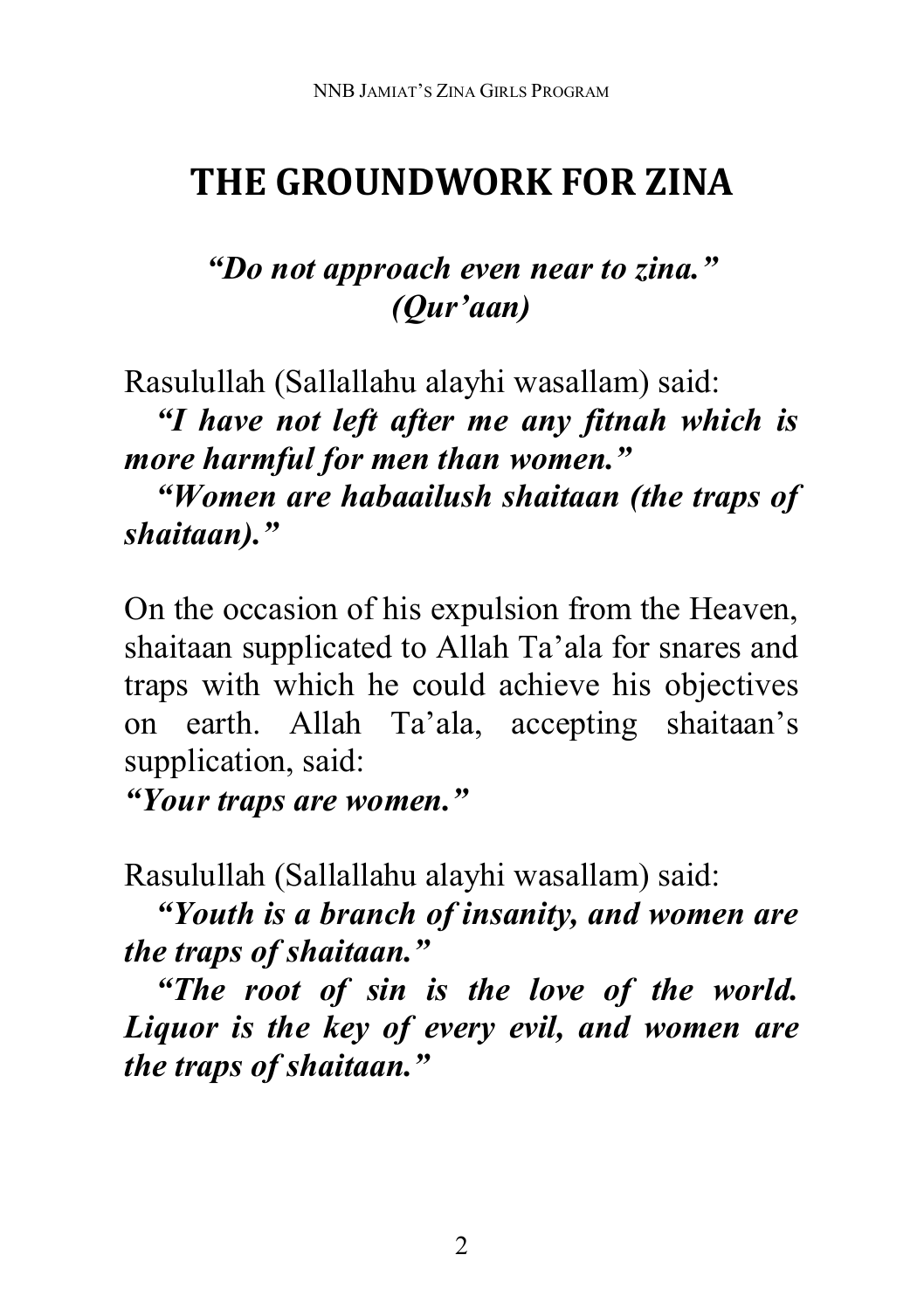Hadhrat Saeed Bin Musayyib (Rahmatullah alayh) who was one of the most senior Taabieen, said: *"When shaitaan despairs of (misleading a Wali), then he approaches him via women."* Iblees will utilize women to ensnare a Wali or an Aalim into the fitnah of immorality. There were many Pious men and Ulama who were trapped with women. They fell prey to the plot of shaitaan. They ignored the severe warnings of Rasulullah (Sallallahu alayhi wasallam) to remain far, very far from women. The Mashaaikh warn that even if a man has reached the status of Junaid Baghdaadi (Rahmatullah alayh), he should be exceptionally cautious and not allow himself to be trapped by women. He should stay far from them even if the woman happens to be Rabiah Basriyyah (Rahmatullah alayh).

Rasulullah (Sallallahu alayhi wasallam) said:

### *"Verily, a woman approaches in the form of shaitaan, and (when she leaves) she leaves in the form of shaitaan."*

Whether a man looks at her as she approaches or as she leaves, shaitaan is ever present to cast the man in the fitnah of lust and immorality. Due to the extreme danger of fitnah, Rasulullah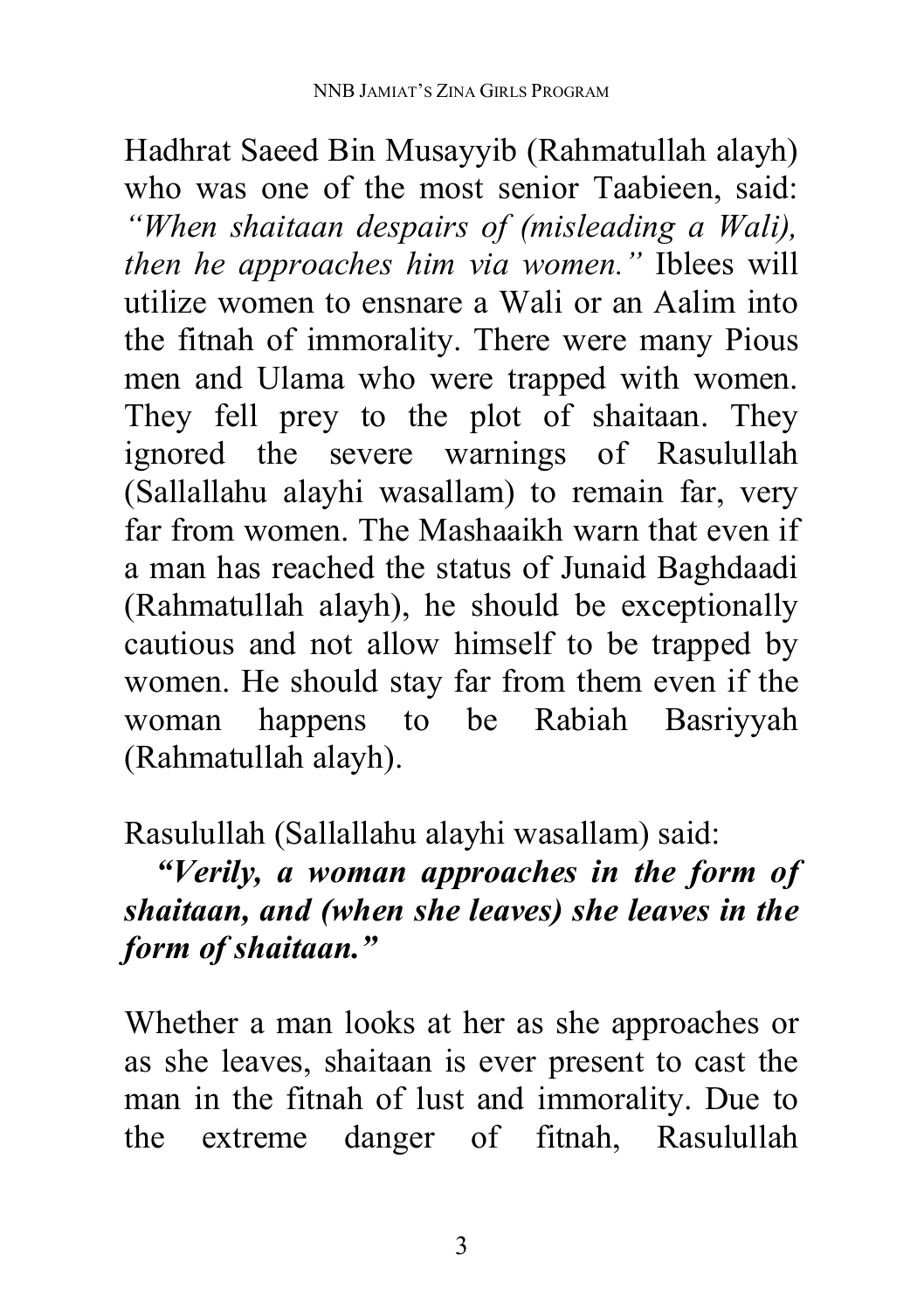(Sallallahu alayhi wasallam) compared her movements to shaitaan and described women as the traps of shaitaan.

#### Hadhrat Nabi Sulaimaan (Alayhis salaam) said:

### *"Walk behind a lion, but do not walk behind a woman."*

The danger of fitnah in the wake of the conflagration ignited by carnal lust is too great.

Once Hadhrat Umar Bin Khattaab (Radhiyallahu anhu) heard a woman saying: *"Verily, women are flowers created for you, and all of you desire the fragrance of flowers."* Hadhrat Umar (Radhiyallahu anhu) responded: *"Verily, women are shayaateen created for us. We seek protection with Allah from the evil of the shayaateen."* 

The Qur'aan Majeed narrates the episode of Nabi Musa (Alayhis salaam) who had fled from Fir'oun. This was prior to the imposition of Nubuwwat on him. Nabi Shuayb (Alayhis salaam) had sent one of his daughters to call Nabi Musa (Alayhis salaam). When she advised her father to employ Nabi Musa (Alayhis salaam), she said that he was a man of *amaanat (trust).* Nabi Shuayb (Alayhis salaam) asked: *"What have you observed*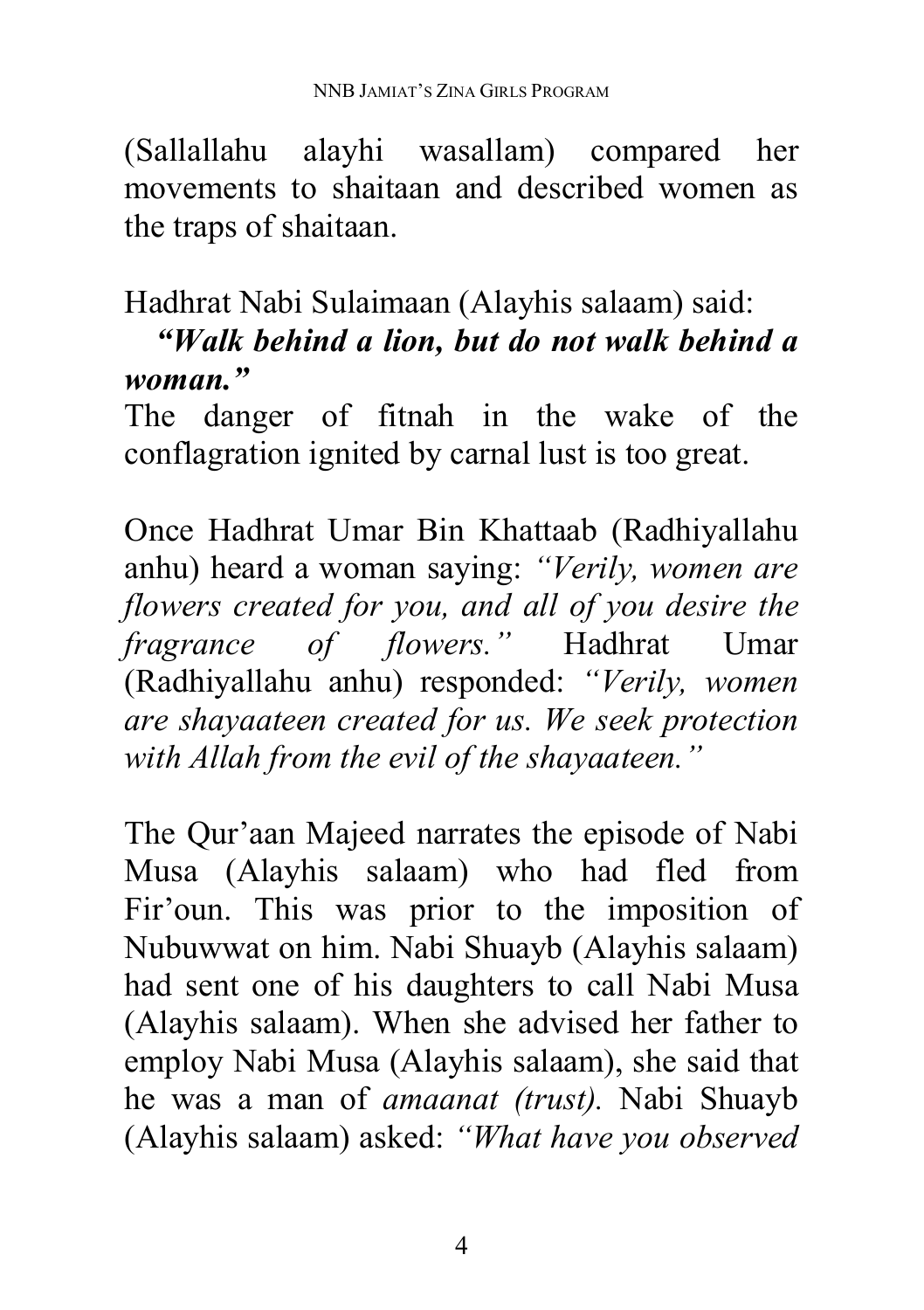*of his Amaanat?",* she said: *"I was infront of him, then he instructed me to walk behind him, not infront of him."* 

This was the extreme caution of even such a great Nabi who was *Ma'soom (sinless).* What should be said about the hoodlum molvis of the NNB jamiat gang who leave no stone unturned to lure women into the public and to interact with them in every sphere of daily life?

Not even Bani Israaeel, despite their evil and disobedience were cursed with such Rubbishes as the NNB jamiat gang of shayaateen. This group of human devils *(shayaateenul ins)* wallowing in fisq, fujoor and kufr is bereft of the slightest vestige of shame and honour. In its vile trajectory, the NNB gang of moral and spiritual marauders and rapists have traversed numerous valleys of satansim. Now with its Prostitute and Zina Program, the illegitimate NNB clique finds itself in the very vortex of Satanism. It is brazenly and flagrantly calling young girls for a ZINA program in violent and stark conflict with *every* Hijaab rule of the Qur'aan and Sunnah. And, only lewd girls and women stained with the tendencies of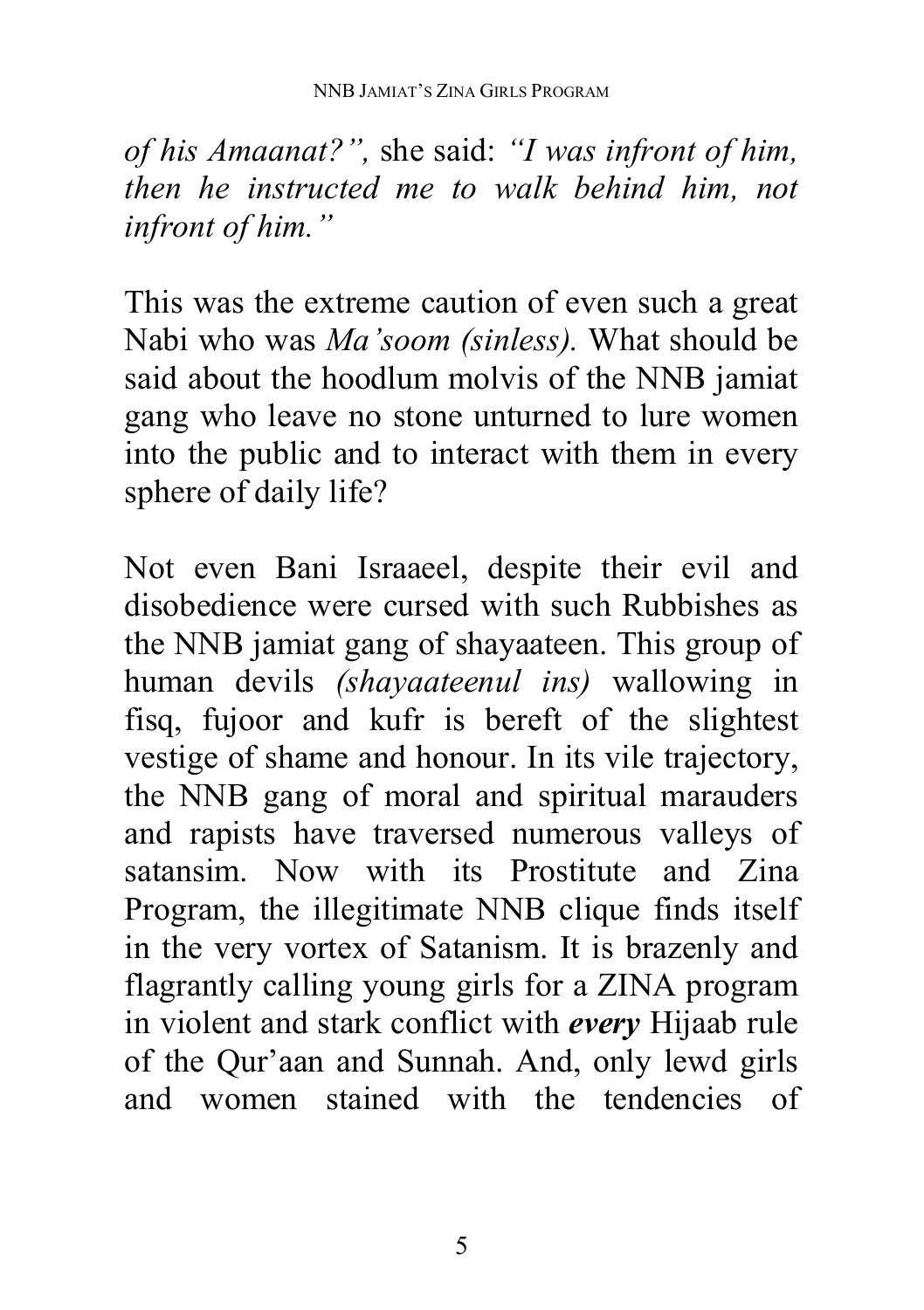prostitutes will have the utter shamelessness of participate in the Devil's Program of Zina.

These miserable wolves in sheepskin – these devils in human form are now shamelessly calling young girls to participate in a program of unadulterated ZINA – zina worse than the act of adultery which legalizes *Rajm (*stoning to death). It is worse than actual zina because in zina only two persons are involved in the commission of the sin in privacy. But thereafter they drown in remorse and regret, and they hasten to the Mercy of Allah Ta'ala imploring Him for forgiveness. Thus they become entitled to be wrapped in Allah's Shroud of Rahmat.

On the contrary, these *khanaazeer* pride themselves with their creation of the platform for seducing droves of stupid lewd girls. This shaitaani program of zina is fully within the purview of the Qur'aanic command: *"Do not approach NEAR to zina."* Female emergence from the home *per se* is an extremely potent approach to the proximity of zina. It is the first satanic introductory step of zina, hence Allah Ta'ala commands with emphasis the prohibition of women emerging from their homes without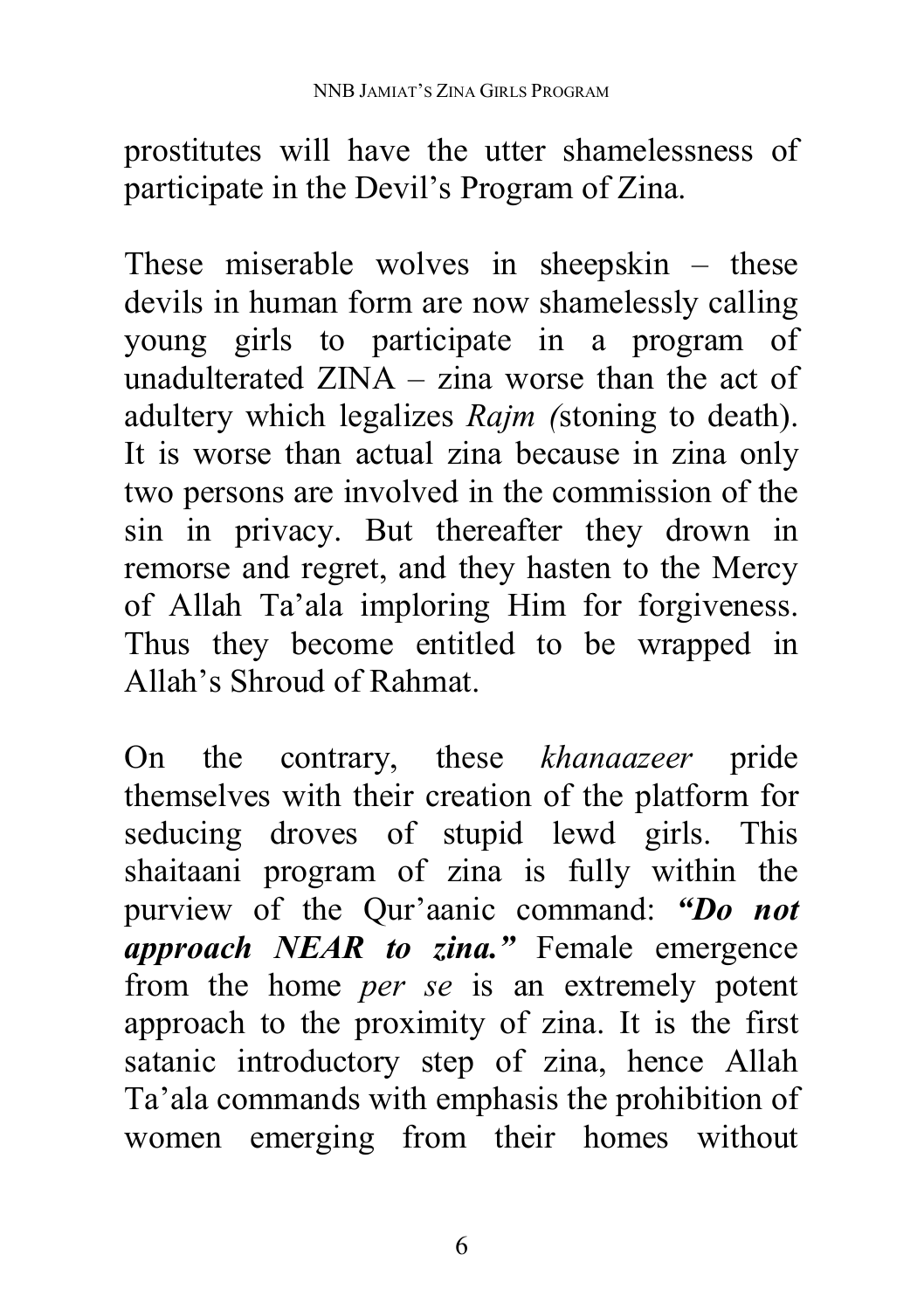pressing need – needs permitted by the Shariah. Thus, the Qur'aan Majeed states: *"And, remain (glued and welded) in your homes, and do not emerge (for zina programs) like the exhibition of the time of Jahiliyyah."* 

These shayaateen are calling and inviting 12 year and older girls to emerge from the sanctuaries of their holy homes to participate in a program on which there will be nothing but the *La'nat (Curse)*  **and** *Ghadhb (Wrath)* of Allah Azza Wa Jal. The *la'nat* of Allah Azza Wa Jal settles on a perfumed female who emerges into the public domain. Said Rasulullah (Sallallahu alayhi wasallam): *"A woman who applies perfume and passes by a gathering of people, is like an adulteress."* In another Hadith, it is mentioned that Rasulullah (Sallallahu alayhi wasallam) detested perfumed females. That is, women who emerge from their homes perfumed.

This abhorrence is not confined to perfume. It extends to all kinds of female adornment. Therefore, Rasulullah (Sallallahu alayhi wasallam) emphasized that when need compels a woman to emerge from her home, then she has to incumbently be *tafilah*, i.e. dressed shabbily and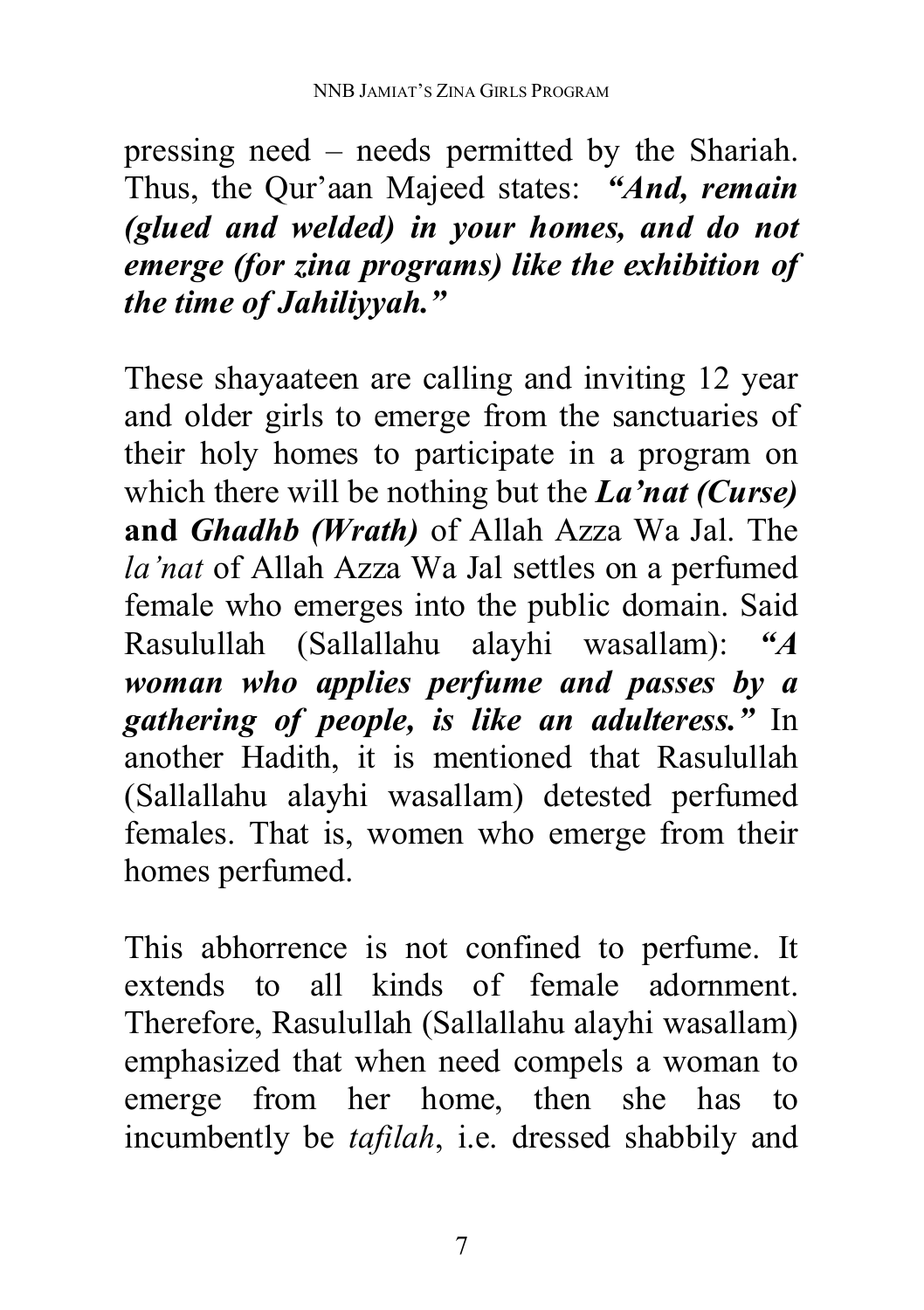be 'smelly'. 'Smelly' in the context means 'without perfume' to conceal bodily odours. People nowadays conceal such odours with a variety of alcoholic substances.

Seeking to deceive and hoodwink only the most stupid fussaaq and fujjaar the NNB Zaanis present the stupid, deceptive shaitaani chimera of 'archery', horse riding, racing and the like of activities never intended by Islam for females. All of these activities deceptively portrayed with 'islamic' hues are *zukhruful qawl (inspirations of shaitaan).* The Qur'aan Majeed informs us that the human and jinn devils mutually whisper to one other their plots of immorality and vice, which the Qur'aan terms *zukhruful qawl.* The NNB jamiat human devils are in league with their jinn counterparts – *shayaateenul jinn* who has adorned for them the evil of luring women into the public domain for indulgence in Satanism present in 'deeni' colours.

As far as horse riding for the girls offered by the juhala shayaateen of the NNB jamiat gang is concerned, Rasulullah (Sallallahu alayhi wasallam) said that Allah's *la'nat (curse)* settles on the woman who rides a horse. The vile molvis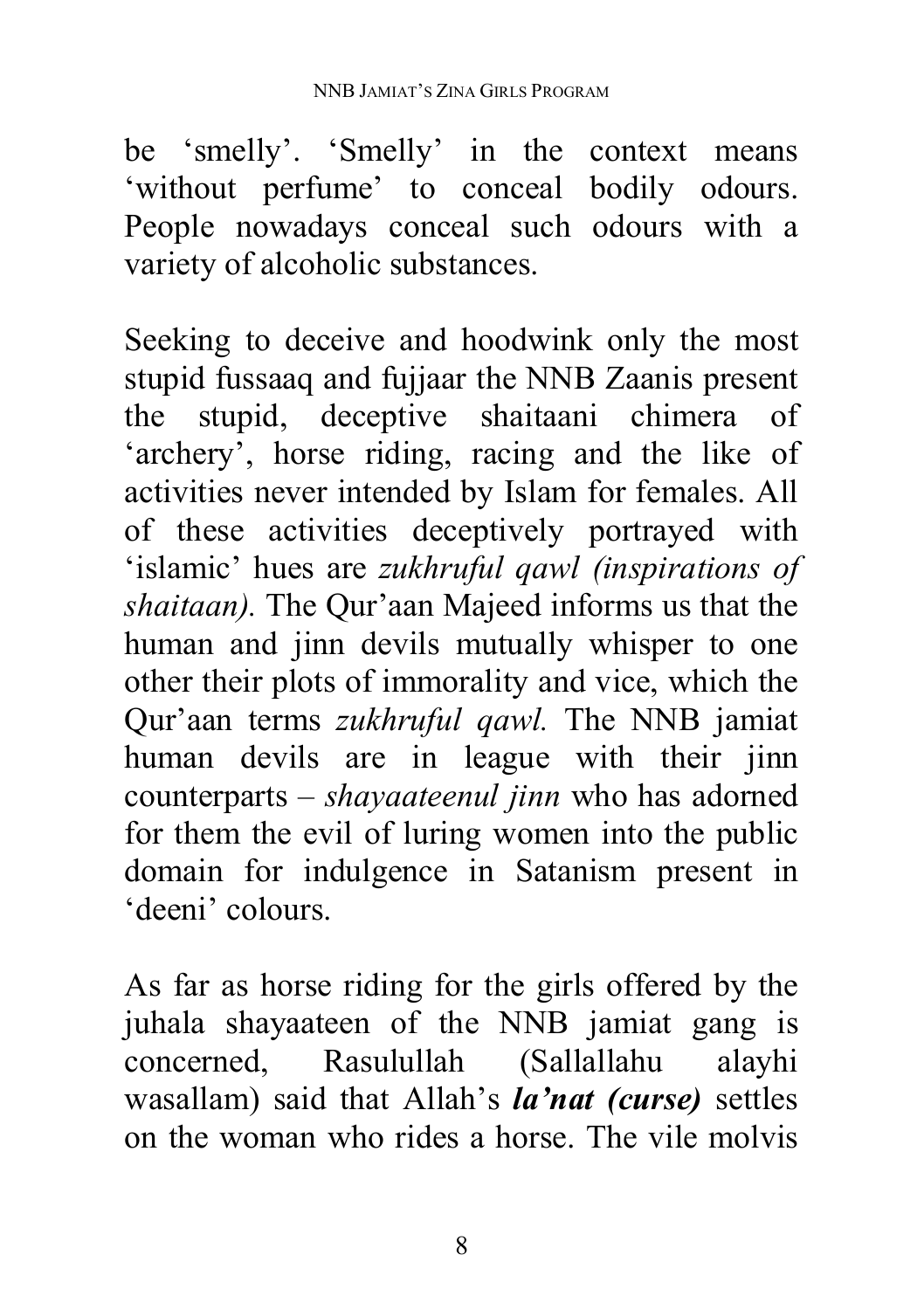of the illegitimate NNB jamiat cartel, in submission to Iblees, are inviting the stupid girls to invite Allah's *la'nat* upon themselves. Allah's CURSE settles on then, firstly, on account of their emergence from the home, and secondly, riding horses at the behest of molvis who are trapped in their own carnal lust. For nafsaani and lustful gratification have they organized the Girls Zina Program which is in violent conflict with every *hukm* of the Shariah.

Women are not permitted to even attend the Musjid for Salaat. By what stretch of Imaani logic will it be permissible to lure young girls of lewd nature into the public domain to indulge shamelessly in activities which deracinate her Imaani *haya?*

An item of the immoral program is racing. The racing for the girls is destructive for their *haya* and even for their *virginity.* The NNB devils are hellbent on aggravating the lewdness of the already lewd girls. There haraam zina program is designed to compound the immorality of immoral girls. Instead of encouraging them to remain at homes as the Qur'aan commands, they are preparing Muslim girls for prostitution by teaching them the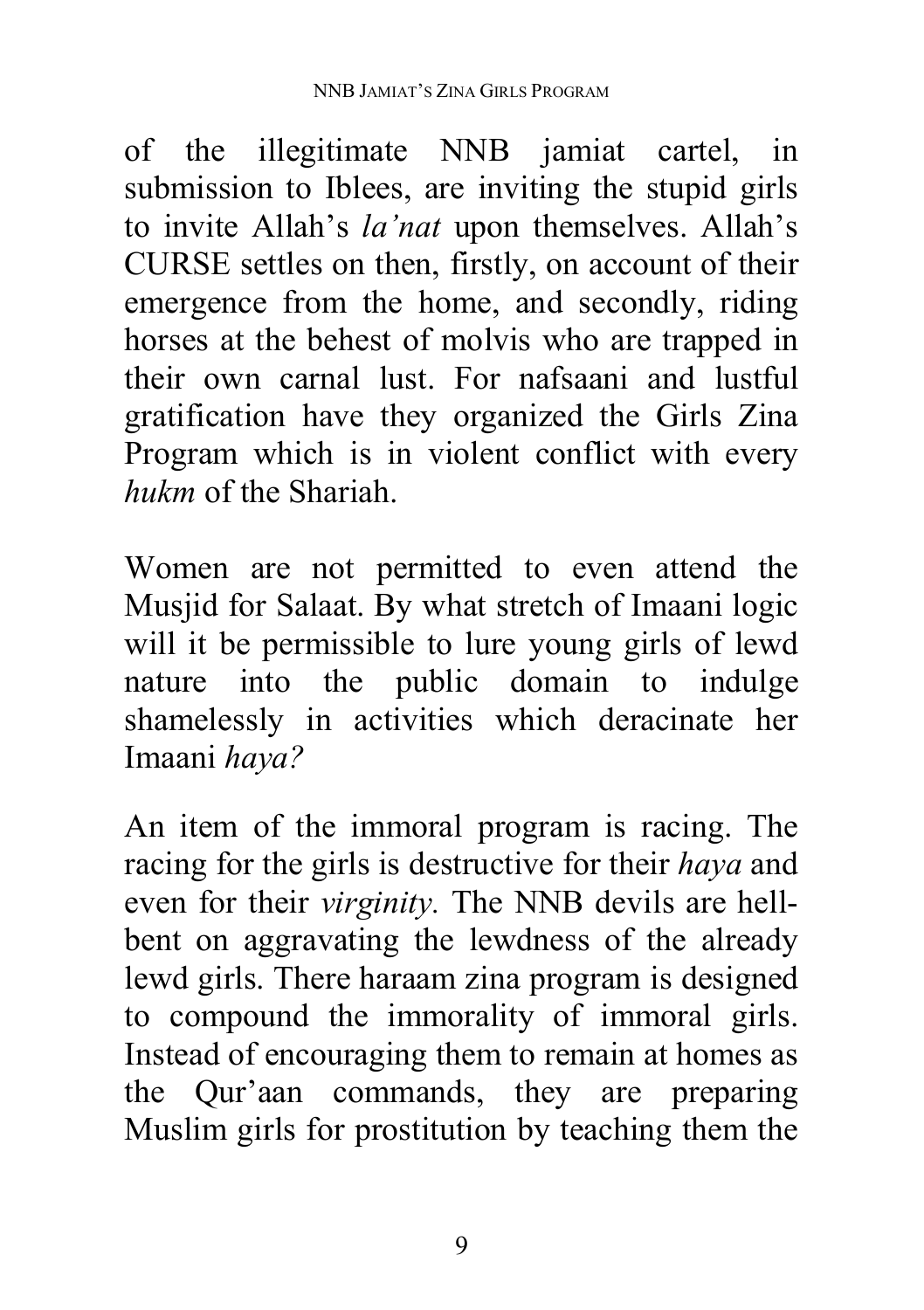satanic ways of self-expression. They are taught to destroy the inborn *haya*- *haya* which is embedded in the Imaan of all Muslim females. But when this natural Imaani propensity is corrupted and eliminated in the manner in which the shayaateen of the NNB are plotting with their zina program, then the woman becomes more shamless then even she-devils. Just imagine! Devising a *mal-oon*  satanic act of horseriding for females whom Allah Azza Wa jal curses. Horse riding and vehicledriving eliminate the Imaani *haya* of the Muslim female, hence the extremely severe warning of Allah's *La'nat.*

Just as horse riding is shameless for females, so too is the racing at the shaitaani public zina program. The *khanaazeer* will, with baseless interpretation, abortively labour and slog to justify the lewd racing of the lewd girls at the lewd devilish zina program of the *khanaazeer*. Rasulullah (Sallallahu alayhi wasallam) 'racing' with Hadhrat Aishah (Radhiyallahu anhu) was in an entirely different context and scenario which has zero relationship to the NNB shayaateen's zina program. What resemblance do these human devils see in the two different acts – as different as heaven and hell?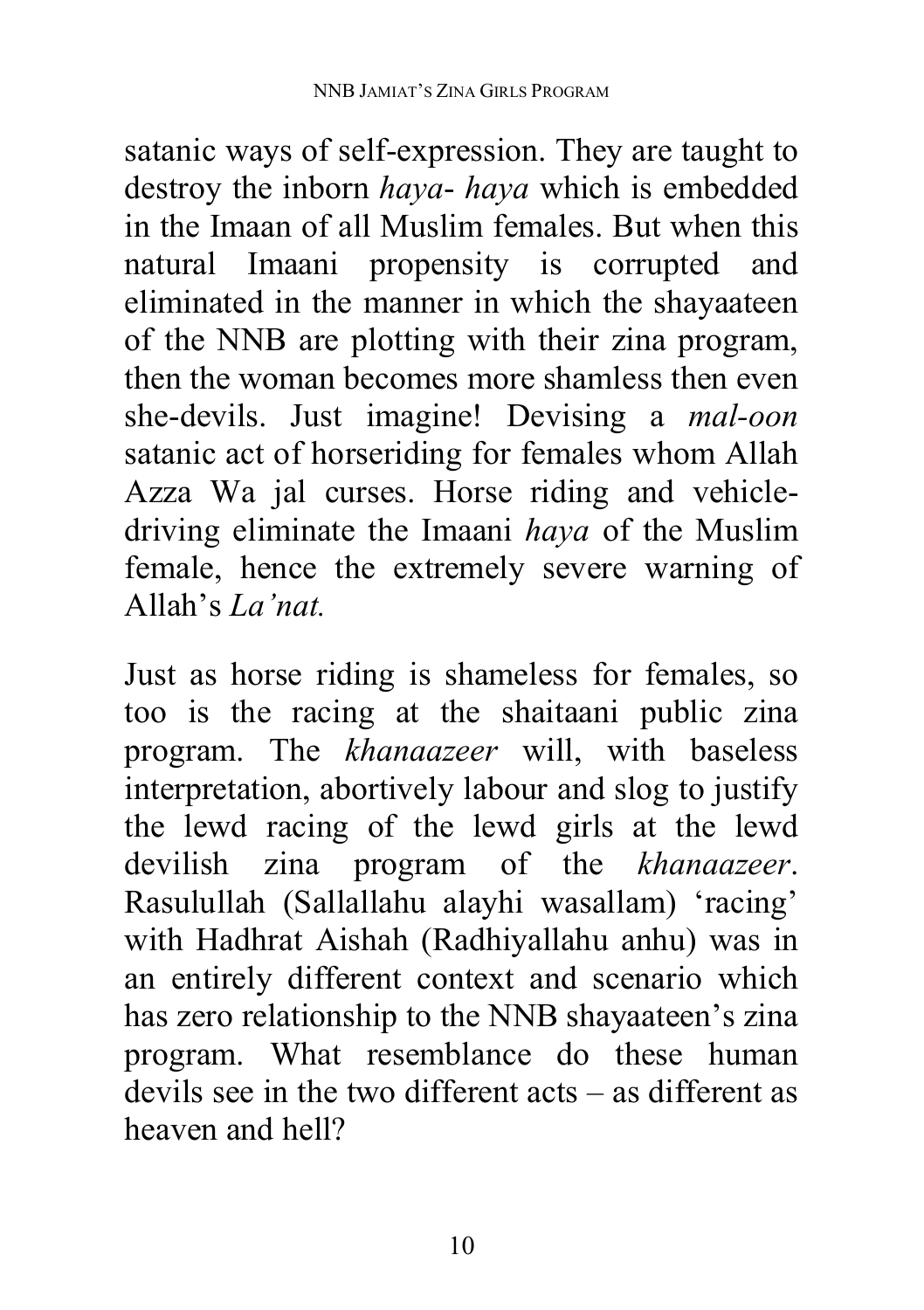Hadhrat Aishah (Radhiyallahu anha) did not race with other females. She did not participate in a program which teaches females the art of selfexpression whereas the *ta'leem* of Islam is selfdenial, solitude and seclusion, and for women the darkest and most innermost recess in her house is the best spot for her Salaat despite not a single ghair mahram being present. It was not an event. Females were not lured out of their homes. This illustrious Lady of Islam with whom her husband, Rasulullah (Sallallahu alayhi wasallam) had staged an impromptu race, was the Authority who declared the validity of the Ban which Hadhrat Umar (Radhiyallahu anhu) had imposed on women, thereby preventing them from attending the Musjid. She was not lured into the public domain to race with Rasulullah (Sallallhu alayhi wasallam) among a group of lewd girls trapped in immorality by the NNB jamiat Agent of Iblees. The girls are immoral from the Islamic perspective. Only the application of perfume and emerging into the public domain earned for women the epithet of *'adulteress'* from Rasulullah (Sallallahu alayhi wasallam). On the basis of this standard of our Nabi (Sallallahu alayhi wasallam), what epithets should be awarded to the girls adorned in their finery and issuing into the public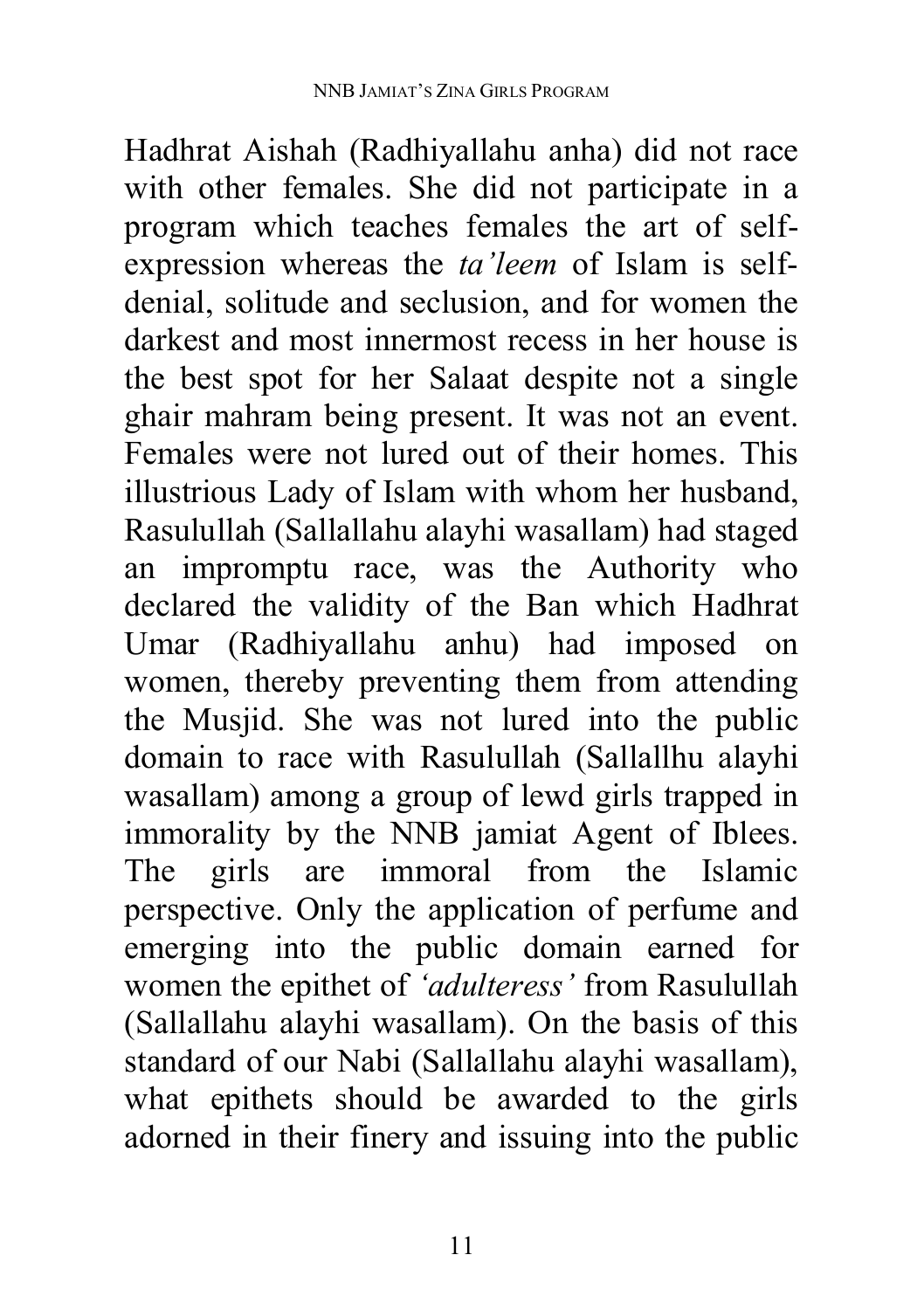to participate in a haraam program which is destructive of all the Imaani attributes of Muslim women? And what other epithet other than *khanaazeer* should be slapped on the NNB jamiat Agent of Shaitaan?

Then the *auliya* of Shaitaan have added archery to the program for the lewd girls. *Archery* in the public domain is not for females. The *fadhaa-il* pertaining to archery are exclusive to men. For women, the role is in the home, not in the public. Their archery is in the home. The shayaateen in true emulation of the kuffaar are equating women with men although Allah Ta'ala has created females vastly different in form and status than males. The outdoor Jihad activities such as weaponry relate to only men. Even the public Ibaadat act of Jumuah Salaat is not for women. How can archery, horse riding and the like ever be acts ordained by the Shariah for women? When even certain acts of Ibaadat are not meant for women, how can the robust, outdoor activities which are not of Ibaadat status ever apply to them?

For women, emergence from the home sanctuary is pure *shaitaaniyat*, hence the Hadith states that when a *woman emerges from her home then*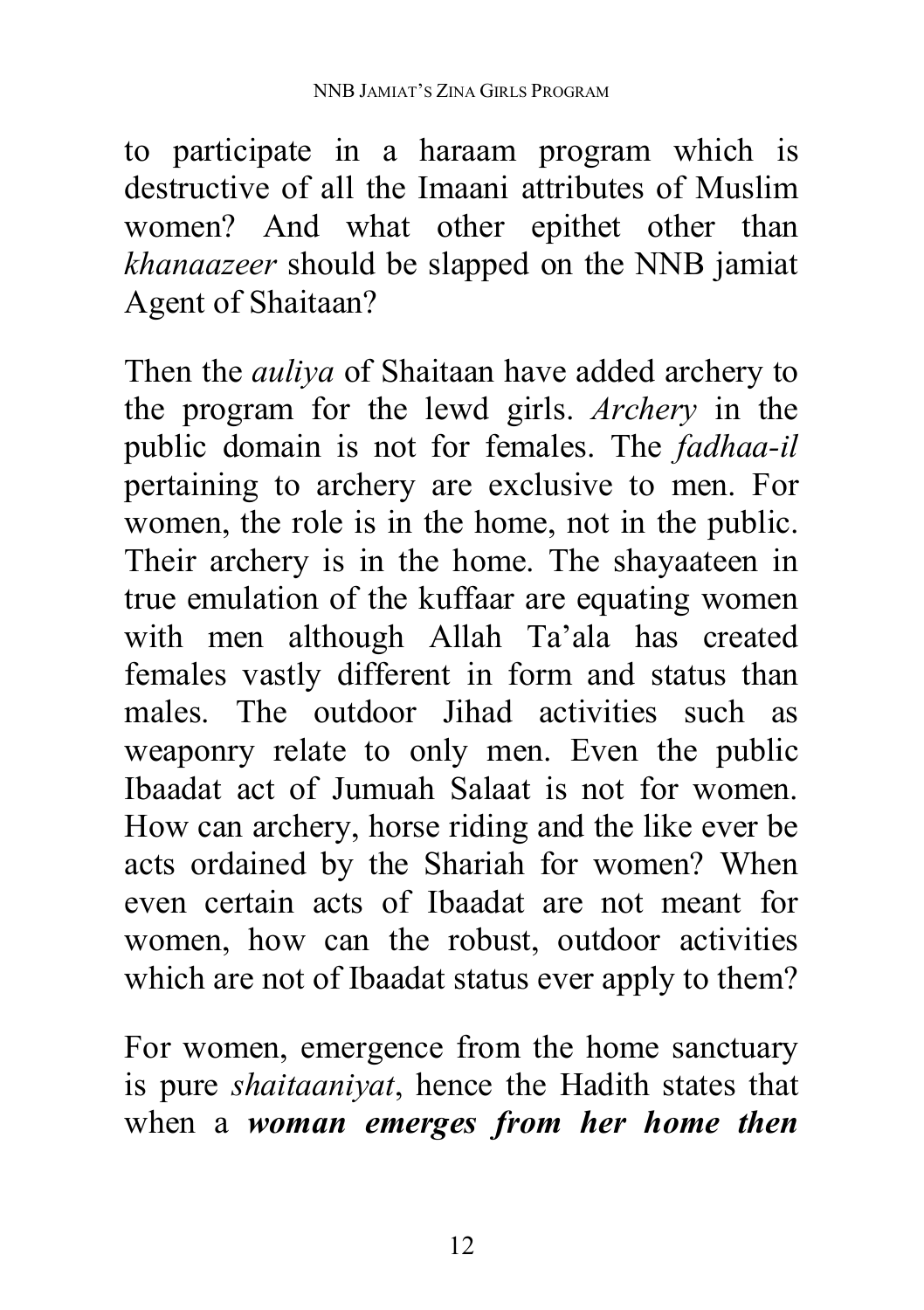*shaitaan casts surreptitious glances at her, and he lies in ambush to utilize her for fitnah-* the fitnah of zina – the fitnah which the NNB jamiat's shayaateen are creating with their zina program. When Rasulullah (Sallallahu alayhi wasallam) had explicitly said that women have *no share outside the home,* then on what Imaani basis do these devils lure girls out of their homes to participate in a program which is pure *shaitaaniyat*?

Then the NNB juhala, making a laughing stock of themselves, lists on their silly program: *"Learning to make a fire".* When women are not allowed out of their homes to attend the Musjid for Salaat, how is it ever permissible to lure them into the public "to learn to make a fire"? Shaitaan has truly urinated into the brains of these juhala molvis who masquerade as 'ulama'. In fact they are insoforia spreading disease in the community – the disease of *fisq* and *fujoor*. Luring women into the public "to teach them to make a fire" is indeed sinking into the depths of moral degradation. Their intellect has been thoroughly convoluted by shaitaani manipulation.

On their silly program they list among the '*new, exciting and beneficial activities'* 'wudhu using a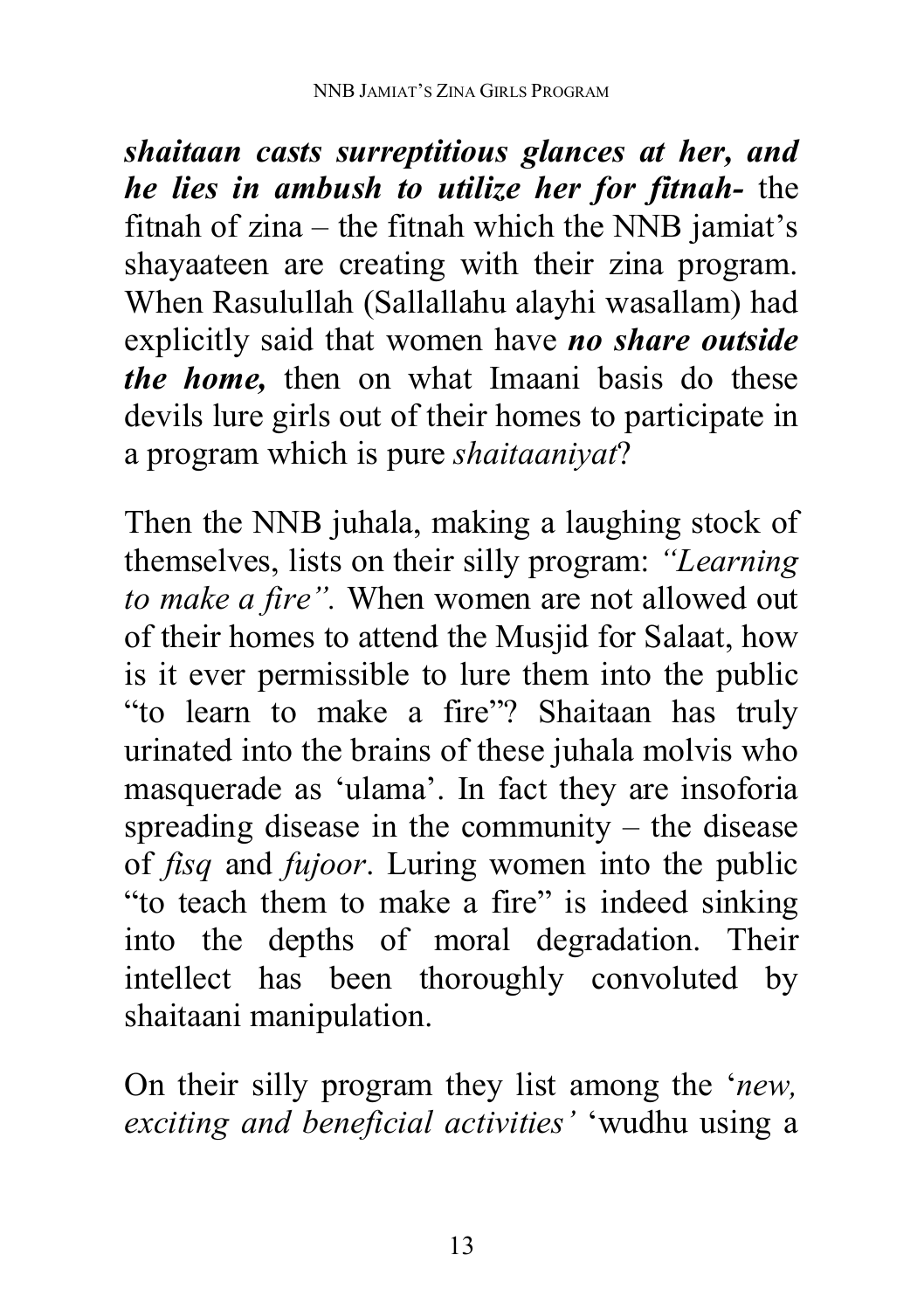mudd'. Must women be lured out of their homes in flagrant conflict with the Qur'aan and Sunnah to learn to make wudhu using a *mudd* container? Firstly, these vile characters are making a mockery of a Deeni practice. They are degenerating a Deeni practice to the level of sport, hobby and nonsensical picnic-time activity to assuage the dictates of the nafs.

In the homes of almost all Muslims today the toilet is right inside the bathroom in western kuffaar style. But these evil rascals never ever present *ta'leem* to educate Muslims regarding this filthy western system. But they lure girls out of the home to supposedly teach them how to make wudhu with a *mudd* container. What a travesty! Wudhu is made by these girls and all others in their homes in conflict with the Sunnah. Neither is the Qiblah faced nor is it possible to recite the Masnoon Duas in the place of *Najaasat*, nor is it possible to adopt any Sunnah position, nor can they use a *mudd* at home, nor will they ever do so, yet these NNB juhala stupidly, but cunningly, seek to attach a 'deeni' sticker to their haraam program with the *'wudhu using a mudd'* yarn. If any Muslim is desirous to use a *mudd* container for wudhu, he/she has no need to participate in a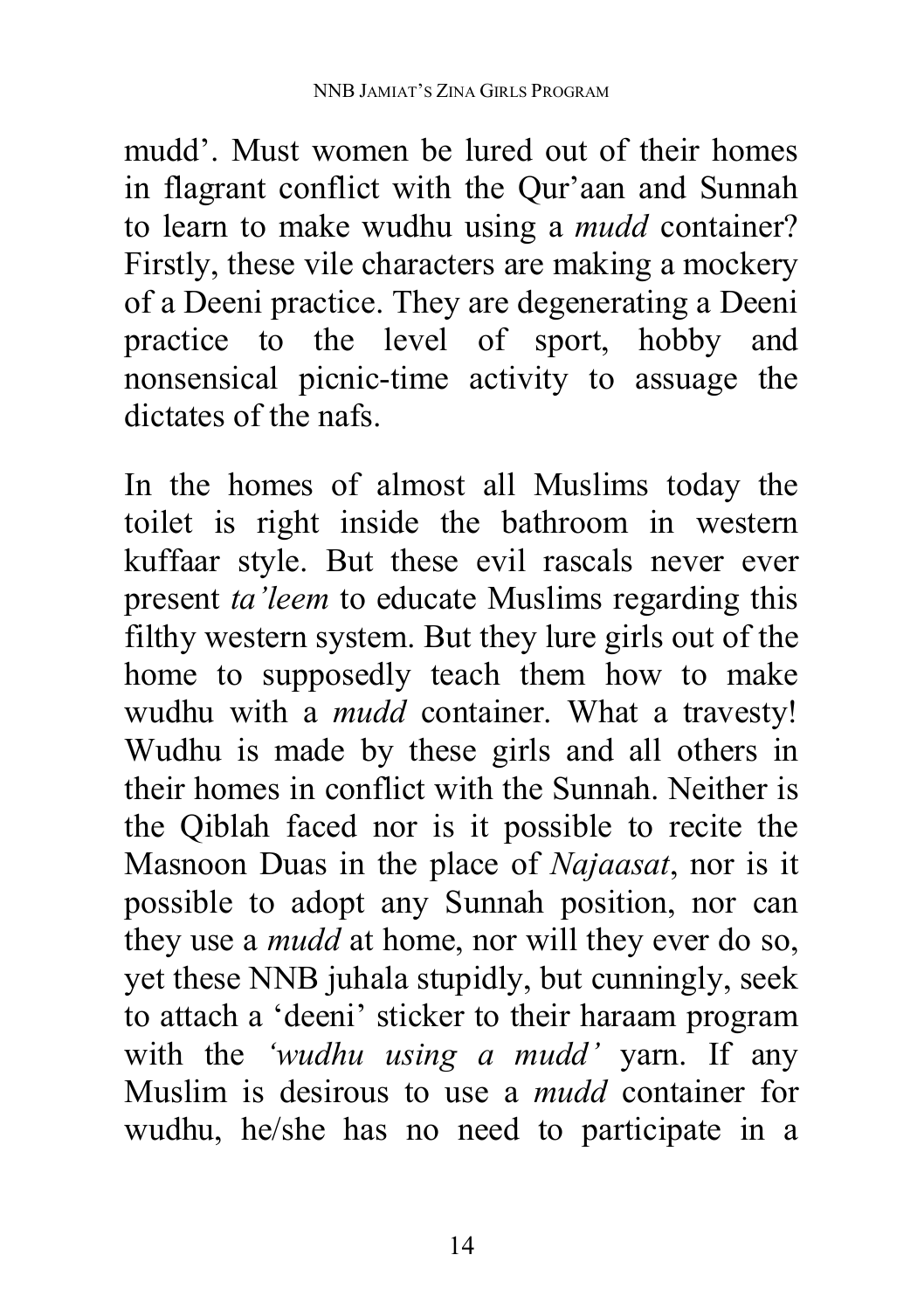stupid haraam merrymaking nafsaani program which invites the Wrath and Curse of Allah Ta'ala and His Malaaikah. There is no need for a stupid apa to be hired to teach girls at a public haraam event an act which they will never be able to implement in their homes where the bathroomtoilet facilities are in filthy western kuffaar style. A *mudd* is a simple jug used for water.

Any girl who is genuinely concerned about using a *mudd* container for wudhu, does not require a stupid apa to demonstrate this simplicity to her at a public haraam merrymaking function. The stupidity of the NNB cartel is not required to learn how to make wudhu using a jug. There is no need for a haraam outdoor event for this simple issue.

These NNB shayaateen have no genuine concern for the Deen and for the Imaani welfare of the girls and the Ummah. The *mudd* is a stunt to deceive stupid people and to perpetrate selfdeception at the behest of Iblees. If a girl is cast in the wilderness by some misfortune where she will have the fortune to perform wudhu from a stream, then she will automatically acquire by inspiration how to make wudhu according to the Sunnah. She will not have even a *mudd* jug at that juncture. The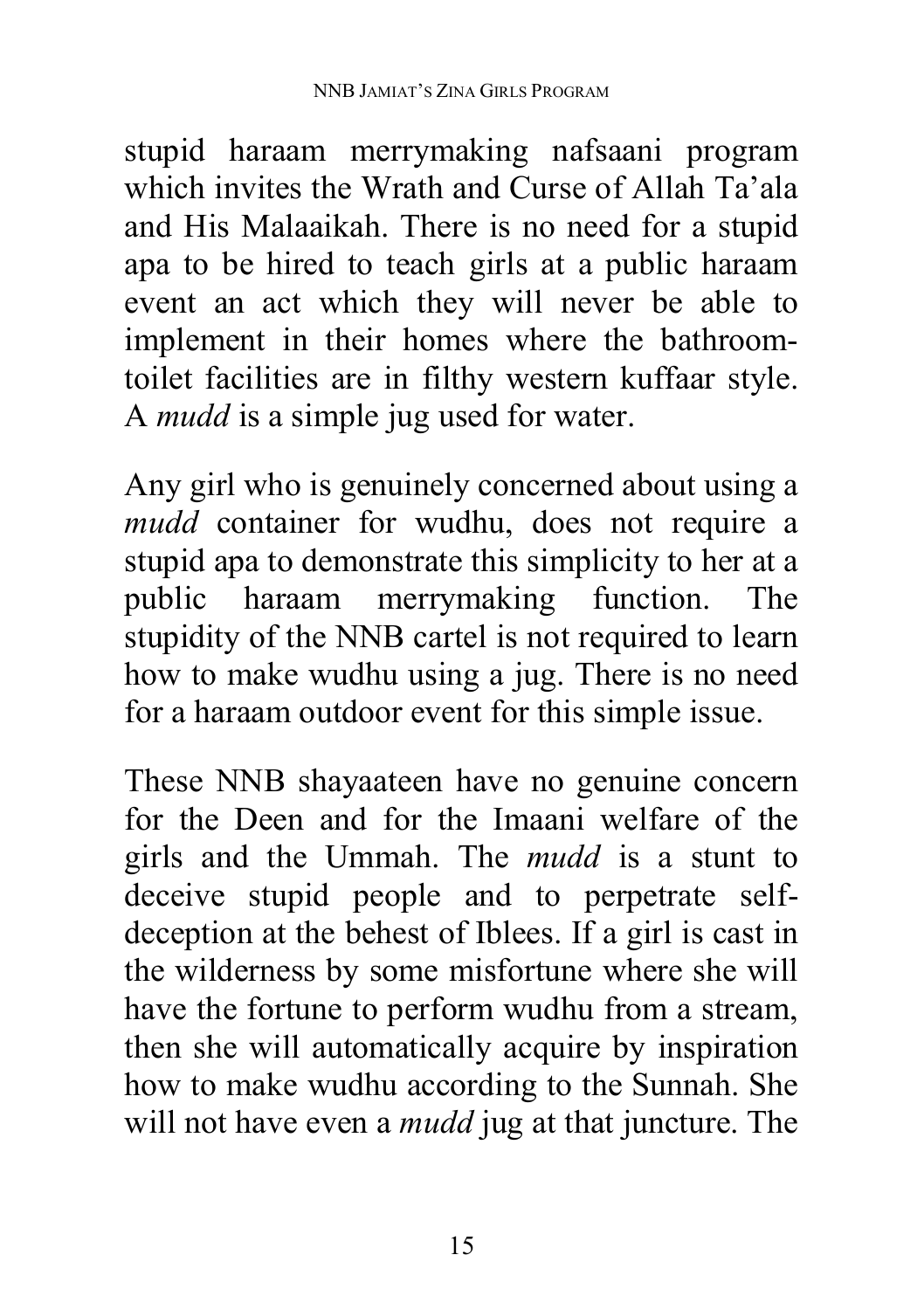palms of her hands will be her *mudd.* She need not be lured out of her home to gratify shaitaan and the carnal behests of devils who masquerade as 'ulama'. Shaitaan has totally captured their brains.

Furthermore, these unfortunate, miserable molvis never ever attempted to educate the Muslim public regarding the *naapaak (impure)* western hightoilet to which most Muslims have become addicted. In fact, these young girls and the new generations are unable to use a flat pan toilet. They remain *napaak* since 100% *paaki (ceremonial purity)* cannot be achieved using a kuffaar style high toilet contraption. Since these molvis themselves are addicted to the *naapaak* system, they dare not consider impeaching the satanic high-toilet.

The apa who will be the NNB clique's front at the girls zina program, should do herself the favour of teaching the girls how to use a flat toilet for the sake of achieving *Paaki (purity).* Instead of wasting time with the other stupidities enumerated on the program, she can become productive and constructive by imparting to the droves of girls the expertise of using a flat toilet to gain *paaki.*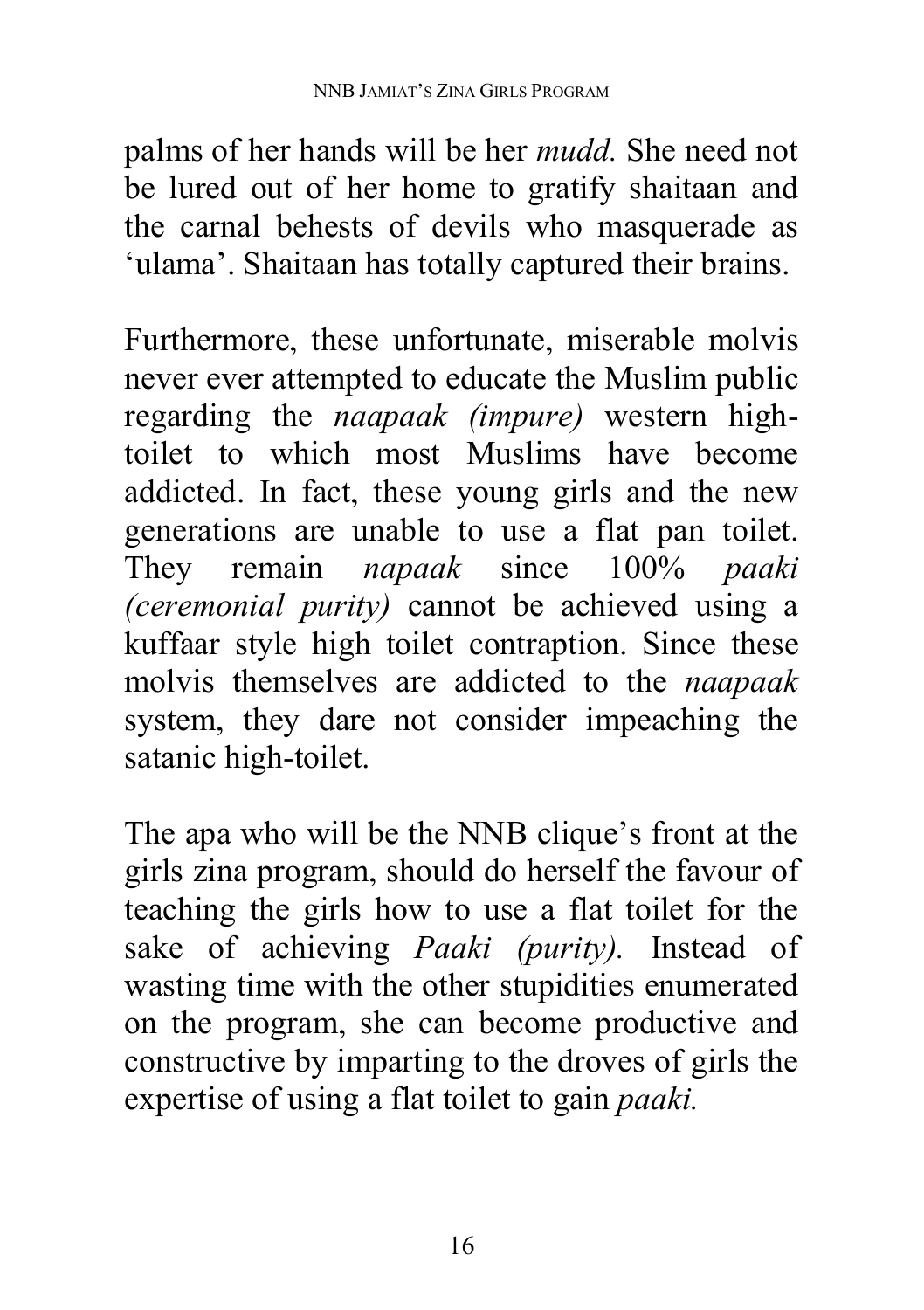Currently the entire conglomerate of apas, girls and *mudhil* molvis who use the *naapaak* system are themselves *NAPAAK*. However, the most disturbing and aggravating factor in this zina saga is that the brains of these NNB clique molvis are *naapaak*, hence whatever is *naapaak* appears *paak* for them. Only *naapaak* brains are capable of organizing this evil, immoral haraam merrymaking girls zina program in the name of the Deen.

By highlighting the term *youth*, these characters are presenting it as a virtue although Rasulullah (Sallallahu alayhi wasallam) said that *shabaab (youth) is insanity.*

This shaitaani 'youth program' is tantamount to kufr. It is like a person reciting the *Tasmiyah* when consuming pork or liquor. The Deen is being misrepresented and manipulated to give credence to a haraam merrymaking picnic.

Another deceptive stunt presented to hoodwink ignoramuses into the canard that the girls zina program is a Deeni event, is the item: *'Finding Qiblah without a compass'.* When the Shariah does not permit women to emerge from their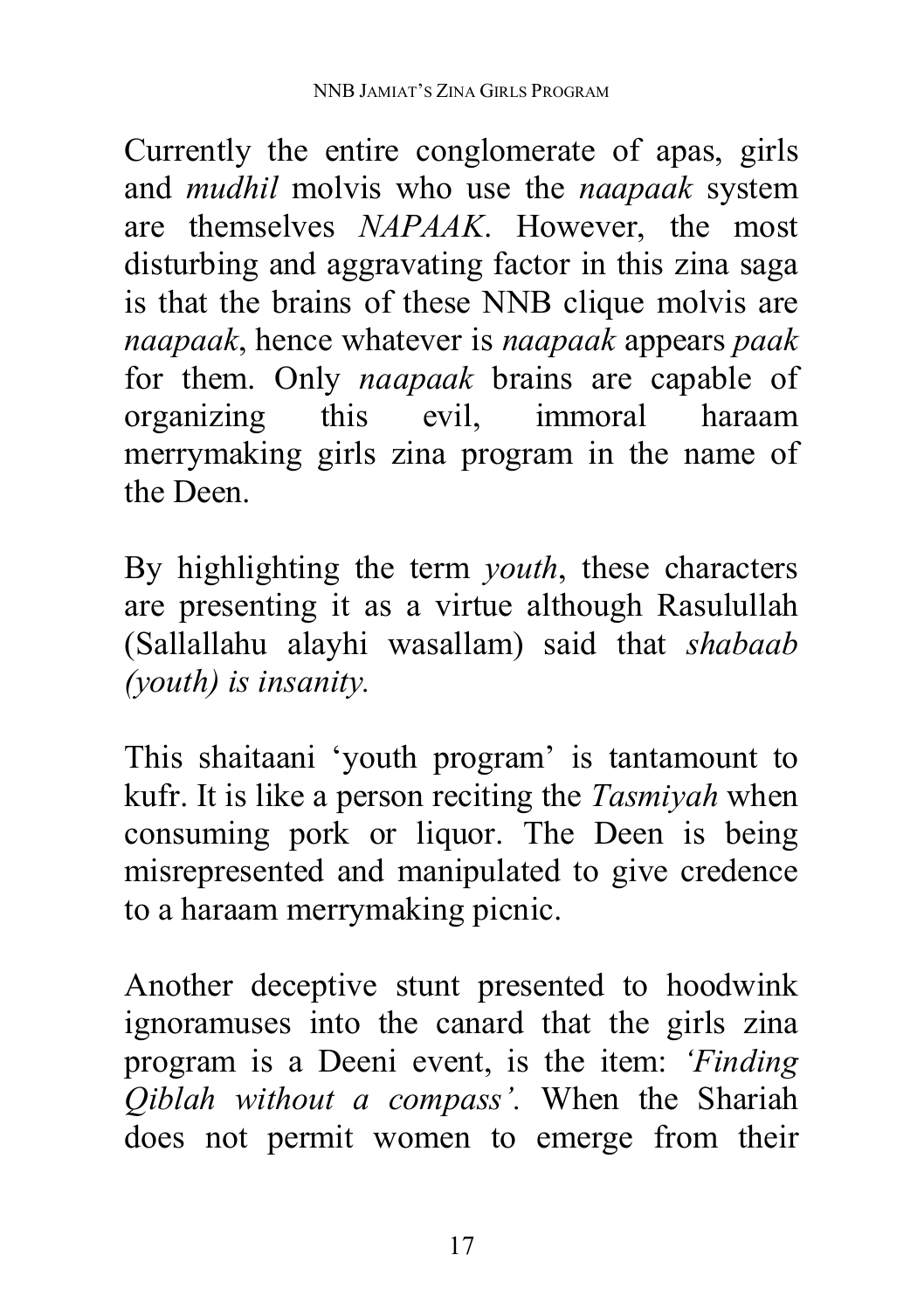homes to attend the Musjid for Salaat, then by what stretch of the brains will it be permissible for the girls to trundle out of their homes in droves at the behest of corrupt, concupiscent molvis to participate in a stupid, haraam, merrymaking party in a public venue merely to learn how to find the Qiblah without a silly compass?

All Muslims, even the illiterate rustics in remote villages, know how to find the Qiblah without a compass. We have travelled through the earth and traversed remote villages and places, but never was there any problem regarding the Qiblah. The Shariah has presented two exceedingly simple methods for plotting the Qiblah: *Taqleed* and *Taharri.* Ask someone who is available, or if no one knows, then reflect and establish the direction with your heart and brains. This is called *Taharri*. Then even after Salaat it is confirmed that the wrong direction was faced, the Salaat will remain valid. Thus, it is haraam for females to issue out of their homes like *faajiraat* to learn a stupidity imparted by a stupid apa at the behest of stupid NNB clique molvis.

Then to confirm the actual objective of the zina stunt program, the NNB jamiat *mudhilleen* state: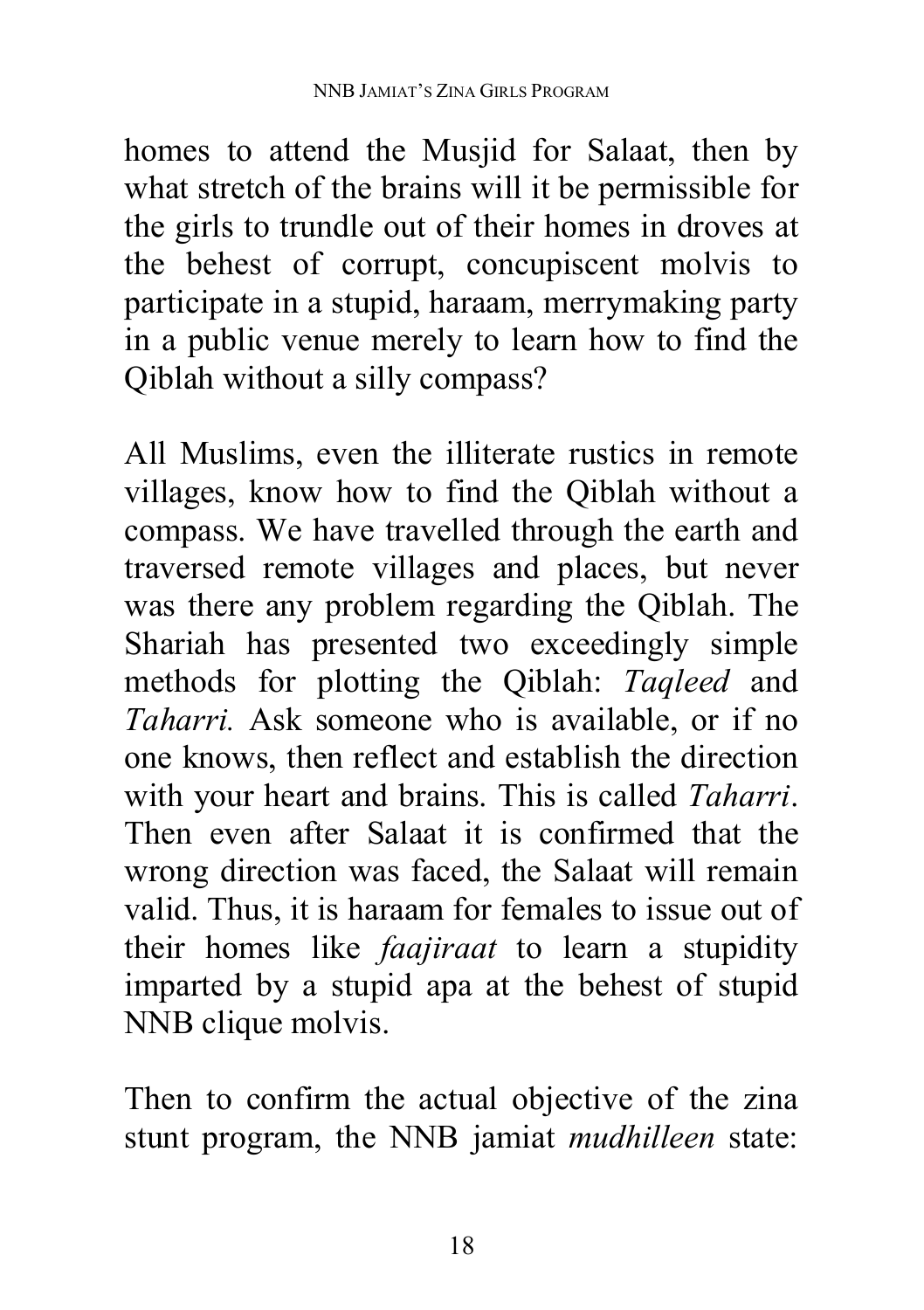*'Amazing Race – Prize for winners'.* This *nafsaaniyat* and *shaitaaniyat* are the actual objectives of the haraam zina girls program. While these *mudhilleen* are out to deceive the community into believing that their haraam program is a 'deeni' event, Allah Ta'ala and the people of Intelligence are aware that the program is nothing but pure nafsaani merrymaking using stupid girls for evil gratification.

What is so 'amazing' about this haraam race? Yes, it is truly amazing that Muslims, have sunk to the despicable level of moral degradation of becoming ensnared in shaitaan's trap operated by a handful of concupiscent molvis – a trap which lures girls from their homes to indulge in activities which the Qur'aan Majeed proscribes as stepping stones to zina: *"And do not approach even near to zina."- Qur'aan.*

# **CONCLUSION**

What is the objective of life on earth? For the Muslimeen, Rasulullah (Sallallahu alayhi wasallam) said: *"Verily, the dunya has been created for you while you have been created for the Aakhirat."* In this regard, the Qur'aan repeatedly reminding us, says: *"This worldly life*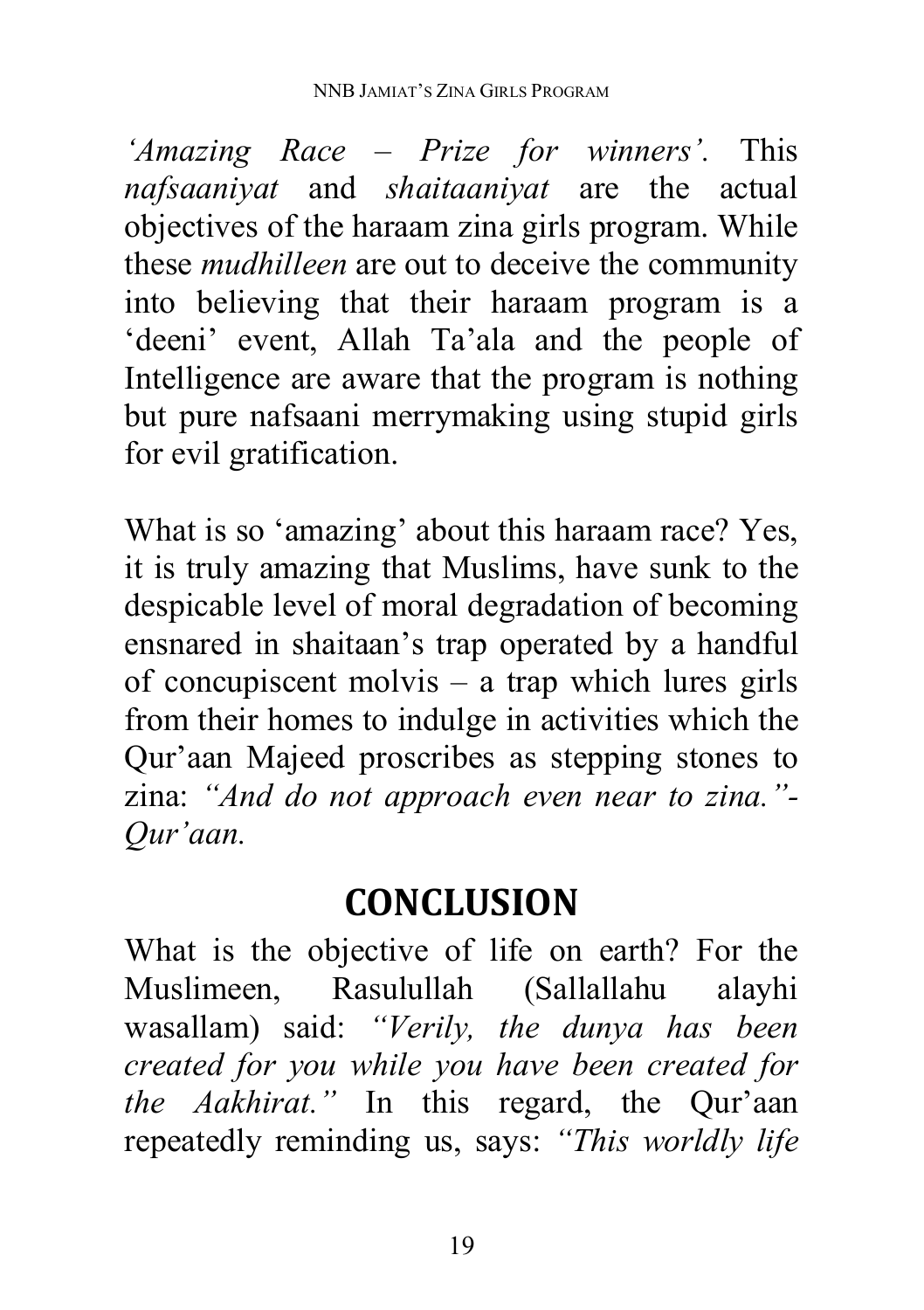*is nothing but play and amusement, and the Abode of the Aakhirat is best for those who have taqwa. What! Do you have not intelligence?"* 

To divert our hearts from this dunya, Rasulullah (Sallallahu alayhi wasallam) said: *"This world is a home for one who has no home (in the Aakhirat in Jannat). It is wealth for one who has no wealth (in the Aakhirat). The one who accumulates wealth for the dunya has no Aql (i.e. he is bereft of intelligence)."* 

The theme of the *futility* of this dunya and the *reality* of the Aakhirat is threaded throughout the entire Qur'aan and Sunnah. Rasulullah (Sallallahu alayhi wasallam) said: *"If you knew what I know (of Maut, the Qabr and the Aakhirat) you will laugh little, cry much and not derive any pleasure from your wives. You would flee into the wilderness exclaiming: 'Would that I was a blade of grass!"* 

The Qur'aan Majeed and the Ahaadith are replete with narrations to divert us from this dunya and to focus on the Aakhirat. Thus, Islam has devised acts of Ibaadat and proscribed merrymaking, sport and stupid play and amusement. All such activities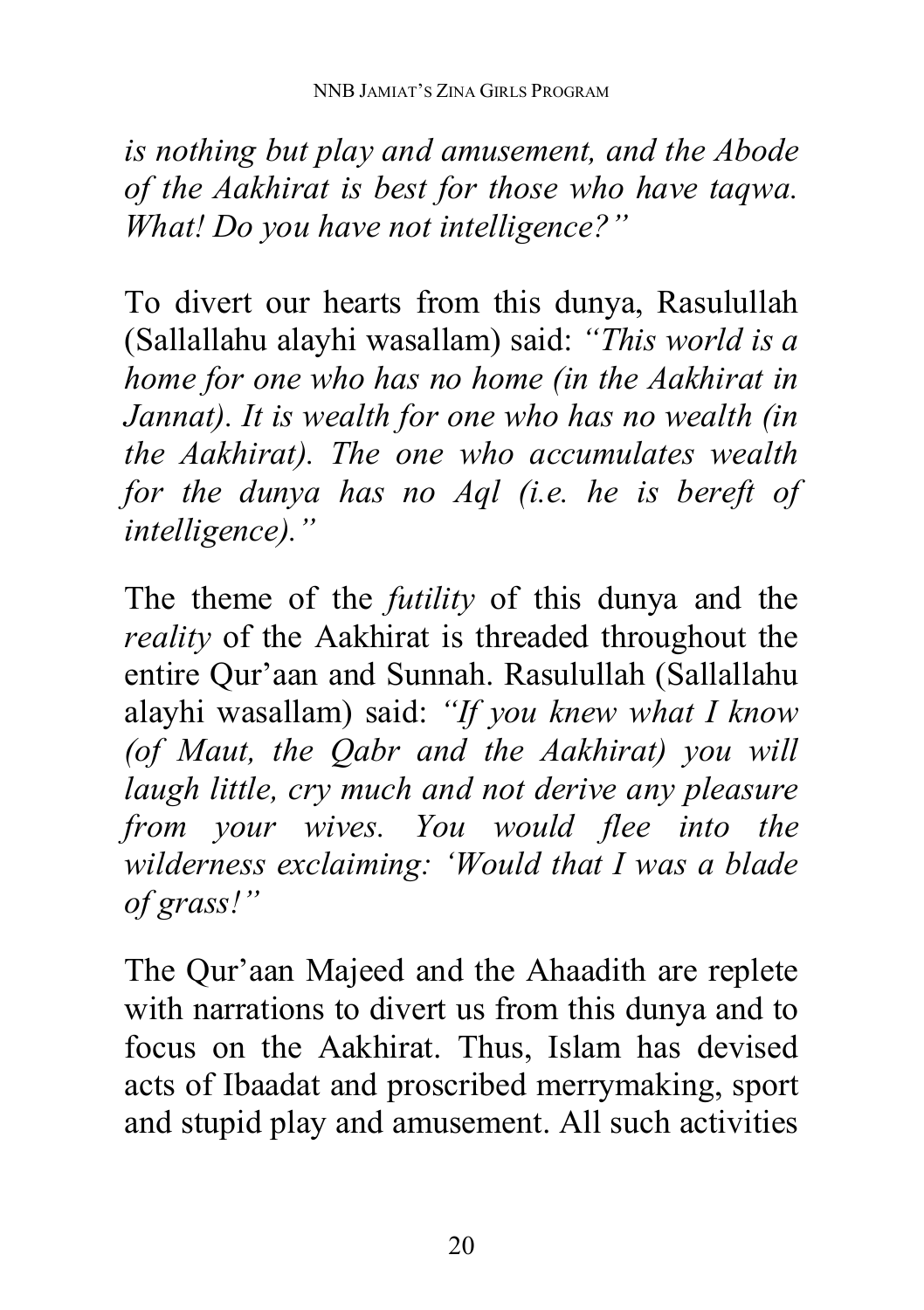are diversionary from the true *Maqsood* of life on earth. Maut stalks us constantly. Suddenly it will snatch away the soul. Then will arrive the moment for traversing dangerous valleys ahead – the Valleys of Barzakh and Qiyaamah. A genuine Muslim – a Muslim whose Imaan is intact, not corrupted and not necrotized by fisq and fujoor, will have no inclination for the kind of haraam rubbish programmes and functions which the *mudhil* molvis of this era organize purely for *nafsaani* objectives. The villainy is aggravated by presenting their haraam programmes under 'deeni' cover to confuse the masses and to lure them into participation and indulgence in activities which are plainly haraam and in violent conflict with the spirit and word of the Shariah.

When the Fuqaha have ruled that it is not permissible for a man to look at even the garments of a female nor to drink from a glass if he is aware that a female had drunk from it, then how is it possible for molvis to descend into the gutter of such immorality as the girls zina program which they are satanically organizing? Rasulullah (Sallallahu alayhi wasallam) said that the whole body of a woman is *AURAH* to be concealed from the public eye. And, this is achieved only by